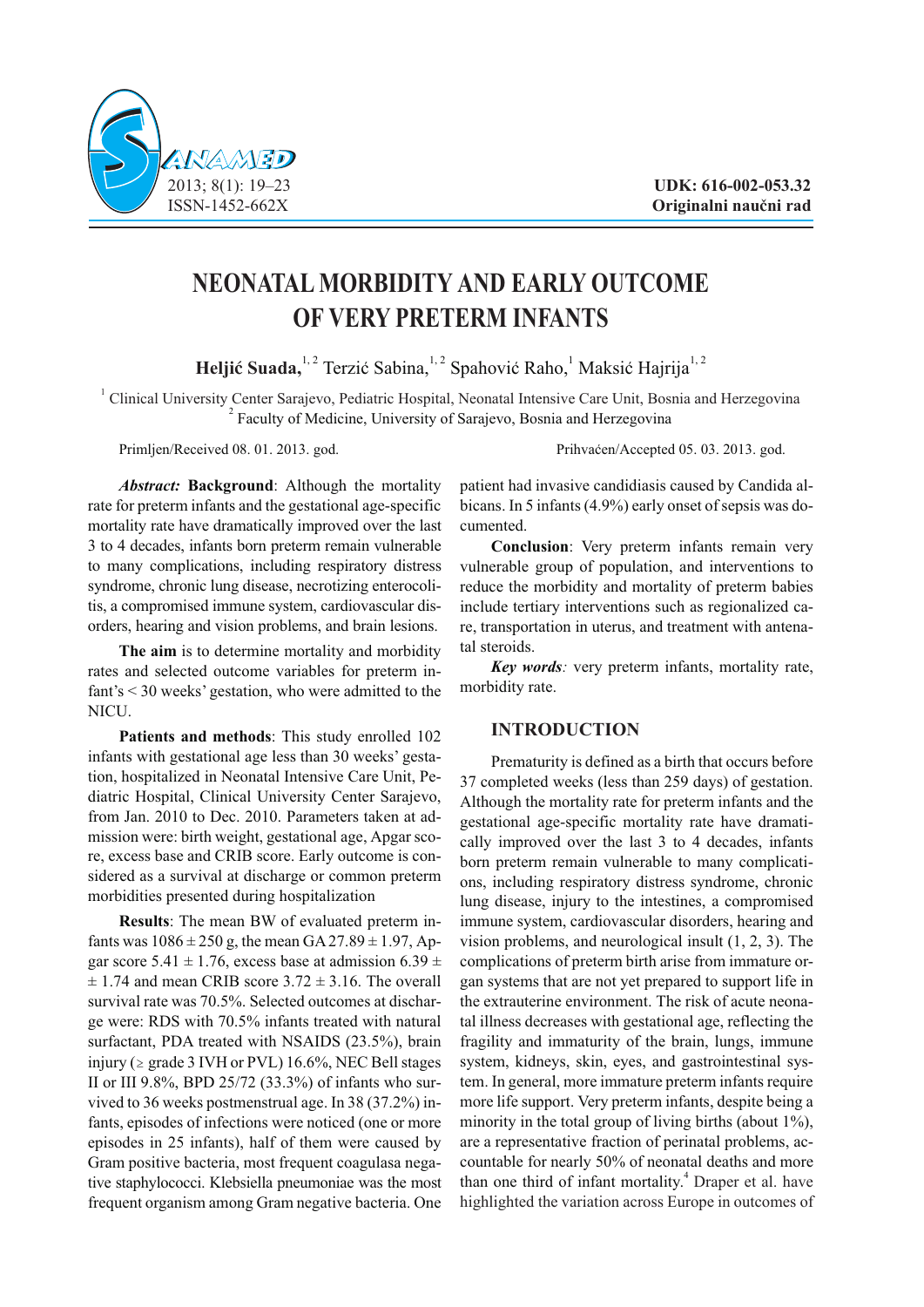very preterm infants. Specifically, at 24–27 weeks' gestation, mortality as a percentage of infants alive at start of labor varied from 41.5% to 80.5%, and at  $\leq$ 24 weeks' gestation from 0% to 9.7%.5 Beneficial changes have been reported to have arisen through the improved use of antenatal steroid therapy, surfactant treatment, permissive hypercapnea and increased use of non-invasive ventilation (2, 3).

**Aim** of this study is to determine mortality and morbidity rates and selected outcome variables for preterm infants  $\leq 30$  weeks' gestation, who were admitted to the NICU.

## **PATIENTS AND METHODS**

This study enrolled 102 infants with gestational age less than 30 weeks' gestation, hospitalized in Neonatal Intensive Care Unit, Pediatric Hospital, Clinical University Center Sarajevo, during 2010y. Parameters taken at admission were: birth weight, gestational age, Apgar score, excess base and CRIB score. Gestational age (GA) was defined as the best estimate based on early prenatal ultrasound, obstetric examination and obstetric history, followed by pediatric estimate unless the postnatal pediatric estimate of gestation differed from the obstetric estimate by more than 2 weeks. In that case, the pediatric estimate was used instead. CRIB score uses six different variables obtained routinely during the first 12 hours of life: birth weight, gestational age, presence of congenital malformations excluding inevitably lethal congenital malformations, minimum and maximum appropriate inspired oxygen concentration and maximum base excess (6). Early outcome is considered as a survival at discharge or common preterm morbidities presented during hospitalization. Neonates were considered to have received a complete course of antenatal steroid if two doses were given to the mother between 2 and 7 days prior to birth. Bronchopulmonary dysplasia (BPD) was defined as the need for any form of respiratory support (oxygen or positive pressure support) at 36 weeks post-menstrual age or at the time of discharge to level two centers (7). Intraventricular hemorrhage (IVH) was defined according to the criteria of Papile et al. from the most severe findings on head ultrasound during the infant's stay (8). Periventricular echogenicity or leukomalacia were reported based on ultrasound findings (9). Necrotizing enterocolitis (NEC) was defined according to Bell's criteria (stage 2 or higher), and was classified as medical NEC (clinical symptoms and signs plus evidence of pneumatosis on abdominal X-ray in patients who were treated medically) or surgical NEC (laparotomy in addition to medical treatment) (10). Patent ductus arteriosus (PDA) was diagnosed

clinically, with or without echocardiography (11). The survey also included microbiological findings needed for documentation of systemic infection. Standard statistical anlyses were performed for the study populations characteristics and clinical outcomes.

#### **RESULTS**

|                    | $Mean \pm SD$    | Range        |
|--------------------|------------------|--------------|
| BW(g)              | $1086 \pm 250.9$ | $550 - 1480$ |
| GA (weeks)         | $27.89 \pm 1.97$ | $23 - 30$    |
| <b>APGAR</b> score | $5.41 \pm 1.76$  | $1 - 9$      |
| <b>BE</b>          | $6.39 \pm 1.74$  | $-2-(-25)$   |
| CRIB score         | $3.72 \pm 3.16$  | $0 - 18$     |

| Table 1. Clinical parameters at admission |  |  |  |  |  |
|-------------------------------------------|--|--|--|--|--|
|-------------------------------------------|--|--|--|--|--|

The mean BW of evaluated preterm infants was  $1086 \pm 250$  g, the mean gestational age  $27.89 \pm 1.97$ , Apgar score 5.41  $\pm$  1.76, excess base at admission 6.39  $\pm$  $\pm$  1.74 and mean CRIB score 3.72  $\pm$  3.16.

|                                         | $\mathsf{n}$ | $\frac{0}{0}$ |
|-----------------------------------------|--------------|---------------|
| Surfactant                              | 72           | 70.5          |
| 1 dose                                  | 44           | 43.1          |
| 2 or more                               | 28           | 27.4          |
| $MV > 3$ days                           | 57           | 55.8          |
| <b>BPD</b>                              | $25/72*$     | 33.3          |
| <b>PDA-NSAIDS</b>                       | 24           | 23.5          |
| IVH/PVH gr. III/IV<br>or/and cystic PVL | 17           | 16.6          |
| <b>NEC</b>                              | 10           | 9.8           |
| Sepsis, 1 or more<br>episodes           | 38           | 37.2          |
| <b>Survivors</b>                        | 72           | 70.5          |

\*BPD — infants survived to 36GW of postmenstrual age

#### *Table 2. Clinical course and early outcome of very preterm infants (n = 102)*

The overall survival rate was 70.5%. Approximately two thirds of patients (70.5%) were treated with at least one dose of natural surfactant (Survanta), 28 (27.4%) of them with two or more doses. About half of patients were conventionally ventilated longer than 3 days, others were ventilated shortly or using NCPAP with early surfactant replacement (INSURE strategy). Selected outcomes of very low birth weight infants VLBW infants were: PDA treated with NSAIDS (23.5%), brain injury ( $\geq$  grade 3 IVH or PVL) (16.6%), infection (37.2%), necrotizing enterocolitis Bell stages II or III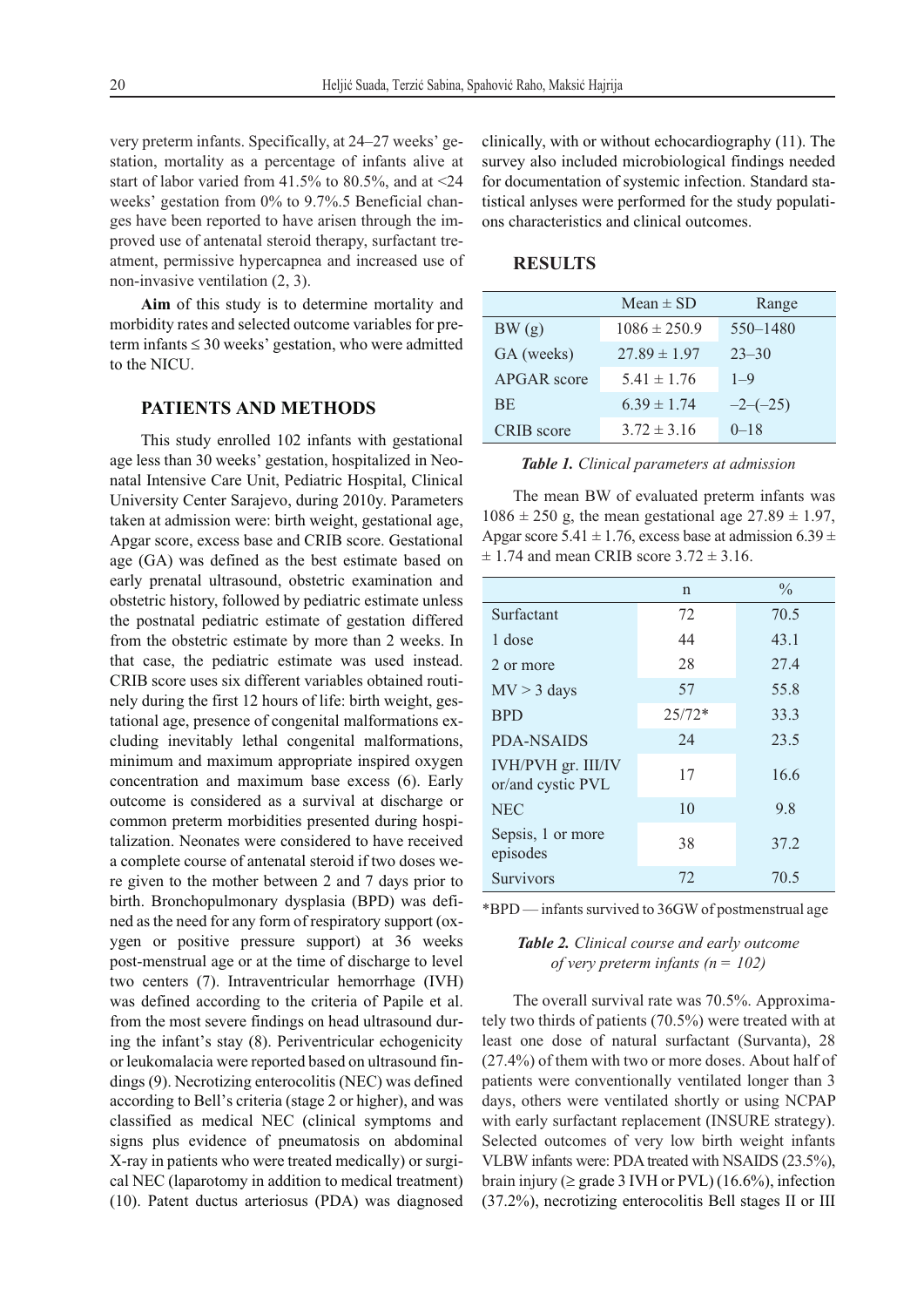(9.8%), BPD (33.3%) of infants who survived to 36 weeks postmenstrual age.

| Organism                          | EONS*          | LONS*          |
|-----------------------------------|----------------|----------------|
| Gram positive bacteria-total      | 3              | 16             |
| Streptococcus beta haemoliticus   | 1              |                |
| Other streptoccoci                |                | 1              |
| Coagulasa negative staphylococcus | 1              | 10             |
| <b>MSSA</b>                       | 1              | $\mathfrak{D}$ |
| <b>MRSA</b>                       |                | $\overline{c}$ |
| Enterococcus species              |                | 1              |
| Gram negative bacteria-total      | $\overline{2}$ | 17             |
| Klebsiella pneumoniae             | 1              | 9              |
| E.coli                            | 1              | 2              |
| Stenotrophomonas                  |                | 3              |
| Acinetobacter baumani             |                | $\mathfrak{D}$ |
| Seratia marcensens                |                | 1              |
| Fungi — total                     |                |                |
| Cadida albicans                   |                |                |

EONS\* Early Onset of Neonatal Sepsis LONS\* Late Onset of Neonatal Sepsis

#### *Table 3. Organisms associated with bloodstream infections in < 30 GW neonates*

38 (37.2%) episodes of infections were noticed (one or more episodes in 25 infants), half of them were caused by Gram positive bacteria, most frequent coagulasa negative staphylococci (CoNS). Klebsiella pneumonia was the most frequent organism among Gram negative bacteria. One patient had invasive candidiasis caused by Candida albicans. In 5 infants (4.9%) early onset of sepsis was documented.

#### **DISCUSSION**

There are wide variations in the survival rates to discharge from neonatal intensive care for very preterm deliveries and in the timing of death. The overall survival rate of enrolled preterm infants in our study was 70.5%. This rate generally depends of organization of healthcare centers with creation of network for perinatal referral centers, policy of transportation in-uterus for all high risk pregnancies and Neonatal transport system (12). Survival rate of 70.5% for infants less than 30 weeks is comparable to data from literature (4), but it can be improved by significant restructuration of healthcare services and improving special training in neonatology (12).

The most frequent disease was respiratory distress syndrome. Only 38 (37%) of admitted preterm infants were antenatally treated with steroids, so frequency and severity of RDS could be associated with the low rate of antenatal prevention. Antenatal steroids are recommended for all women between 25 and 34 weeks of pregnancy if preterm delivery is expected (13). As a result, the profile of RDS incidence and severity in high-income countries has altered allowing wider use of non-invasive ventilation and continuous airway pressure ventilation, reducing damage to the lungs (14). The picture of RDS has been changing using a new, less aggressive strategy for the treatment, including INSURE strategy (15). Approximately two thirds of patients (70.5%) were treated with at least one dose of natural surfactant (Survanta), 28 (27.4%) of them with two or more doses. About half of patients were conventionally ventilated longer than 3 days, others were ventilated shortly or using NCPAP with early surfactant replacement (INSURE strategy). PDAwas documented in almost forth of all cases (23.5%), conservatively treated with single course of ibuprofen (11).

Brain injury (major hemorrhage or PVL) was documented in 16.6% cases. Occurrence of IVH-PVH is multifactorial (16, 17), but generally related to severity of RDS and hemodynamic instability (18, 19, 20) 25 very preterm babies developed BPD, making 33.3% of infants who survived to 36 weeks postmenstrual age. This percentage is similar to other studies (21).

Neonatal sepsis contributes to great mortality and morbidity among very-low-birth-weight (VLBW) infants. Prevalence and pathogen distribution of sepsis in the neonatal intensive care units vary with time and geographic location (22). In our study we had early onset sepsis prevalence of 5/102 (4.9%), with slightly more Gram positive then Gram negative bacteria. Late onset sepsis prevalence is much higher 33/102 (32.3%), half of which caused by Gram positive bacteria, and CoNS as a leading pathogen (comparable to other studies) (22).

Necrotizing enterocolitis (NEC) is a leading cause of infant mortality, and the most common reason for emergent surgery in very low birth weight infants (23). During their stay in NICU there were 37 (37.2%) episodes of infection or necrotizing enterocolitis, 10 patients (9.8%) developed NEC of Bell stages II or III. This rate is comparable with rate wide world (24), but is significantly higher than in high developed industrialized countries.

Since systemic infection is the first cause of death outcome in intensive care units, every effort should be make to reduce this rate in the future.

#### **CONCLUSION**

Very preterm infants remain very vulnerable group of population. Interventions to reduce the morbidity and mortality rate of preterm babies include tertiary in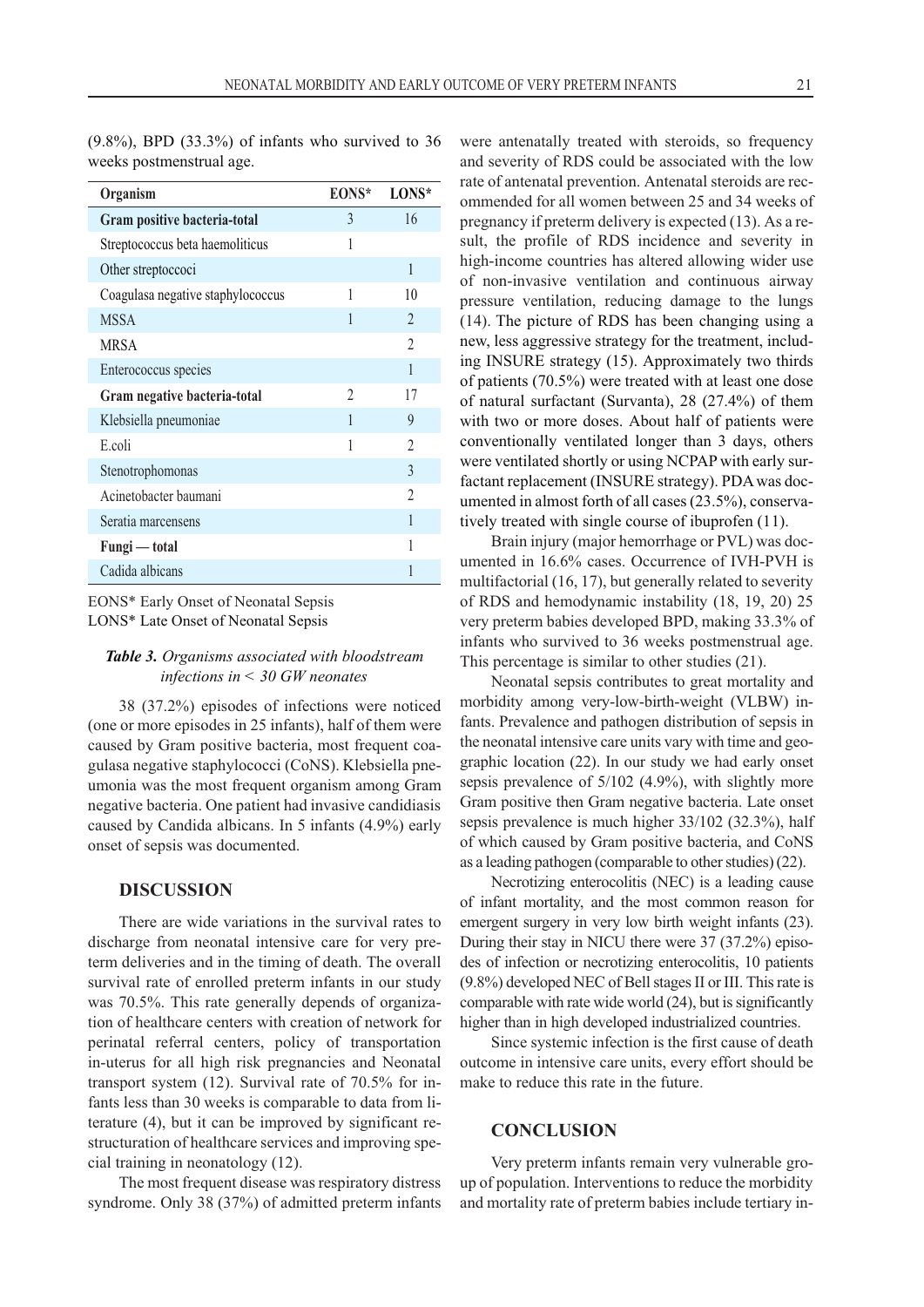terventions such as regionalised care, transportation in uterus, and treatment with antenatal steroids.

#### **Abbreviations**

BW — Birth weight

GA — Gestational age

RDS — Respiratory distress syndrome

PDA — Patent Ductus Arteriosus

IVH-PVH — Intraventricular-Periventricular Hemmorhage

#### **Sa`etak**

PVL — Periventricular leucomalacia NSAIDS — Nesteroid Anti Inflammatory Drugs BPD — Bronchopulmonary Dysplasia NEC — Necrotizing enterocolitis CoNS — coagulasa a negative staphylococci VLBW — very low birth weight infants

#### **DECLARATION OF INTEREST**

The authors declare no conflict of interest.

## **NEONATALNI MORBIDITET I RANI ISHOD VEOMA PREMATURNE NOVOROĐENČADI**

**Heljić Suada**,<sup>1,2</sup> Terzić Sabina,<sup>1,2</sup> Spahović Raho,<sup>1</sup> Maksić Hajrija<sup>1,2</sup>

<sup>1</sup> Klinički centar Univerziteta u Sarajevu, Pedijatrijska klinika, Neonatalna intenzivna nega, Sarajevo, Bosna i Hercegovina; <sup>2</sup> Medicinski fakultet, Univerziteta u Sarajevu, Bosna i Hercegovina

Premda su stope mortaliteta prevremeno rođene dece (i ukupna i dobno specifična), jako redukovane tokom poslednje 3–4 decenije, preterminska deca ostaju vulnerabilna i predisponirana za razvoj mnogih komplikacija, uključujući respiratorni distres sindrom, hroničnu plućnu bolest, nekrotizirajući enterocolitis, kompromitovan imunološki sistem, kardiovaskularne poremećaje, probleme vida i sluha, oštećenja mozga.

Cilj rada je odrediti stopu mortaliteta i stope morbiditeta izabranih varijabli ishoda preterminske dece < 30 nedelja gestacije, primljenih u Jedinicu neonatalnog intenzivnog lečenja.

Pacijenti i metode: Studija je uključila 102 dece gestacijske dobi < 30 gestacijskih nedelja, primljenih u Jedinicu neonatalnog intenzivnog lečenja Pedijatrijske klinike Kliničkog centra Univerziteta u Sarajevu u toku 2010. godine. Parametri uzeti kod prijema bili su: porođajna težina, gestacijska dob, Apgar score, bazni eksces (BE) i CRIB score. Ranim ishodom smatralo se preživljavanje kod otpusta iz bolnice te selektovane varijante ishoda koje predstavljaju najčešće komplikacije u toku hospitalizacije.

**Rezultati:** Prosečna porođajna težina ispitivane preterminske dece bila je  $1086 \pm 250$  gr, prosečna gestacijska dob 27,89 ± 1,97, Apgar score 5,41 ± 1,76, bazni eksces (BE) kod prijema  $6,39 \pm 1,74$  i srednji CRIB score  $3.72 \pm 3.16$ . Ukupna stopa preživljavanja

bila je 70,5%. Izabrane varijable morbiditeta kod otpusta bile su: RDS sa 70,5% dece tretirane barem jednom dozom surfaktanta, perzistentni ductus arteriosus (PDA) tretiran nesteroidnim antireumaticima (NSA-IDS) (23.5%), povrede mozga ( $\geq$  stepen 3 IVH ili PVL) (16.6%), nekrotizirajući enterokolitis II ili III stepena po Bell-u (9,8%), bronhopulmonalna displazija (BPD) kod 25/72 (33,3%) dece koja su preživela do 36 sedmica postmenstrualne dobi. U celoj grupi notirano je ukupno 38 (37,2%) epizoda sistemske infekcije (jedna ili više kod 25 dece), u polovini slučajeva uzrokovane gram pozitivnim bakterijama, najčešće koagulaza negativnim stafilokokom. Klebsiella pneumoniae je bila najčešće zastupljen mikroorganizam među gram negativnim bakterijama. Invazivna kandidijaza uzrokovana gljivicom Candida albicans nađena je kod jednog pacijenta. Kod 5 pacijenta (4,9%) dokumentovan je rani početak bolesti (unutar 48h), dok se kod ostalih radilo o infekciji sa kasnim početkom.

Zaključak: Prevremeno rođena deca ostaju veoma vulnerabilna populacijska skupina a postupci koji }e redukovati stopu mortaliteta i morbiditeta uklju~uju intervencije tercijarne razine, kao što su regionalizacija, transport in utero, te široka antenatalna primena steroida.

Ključne reči: veoma prematurna novorođenčad, stopa mortaliteta, stopa morbiditeta.